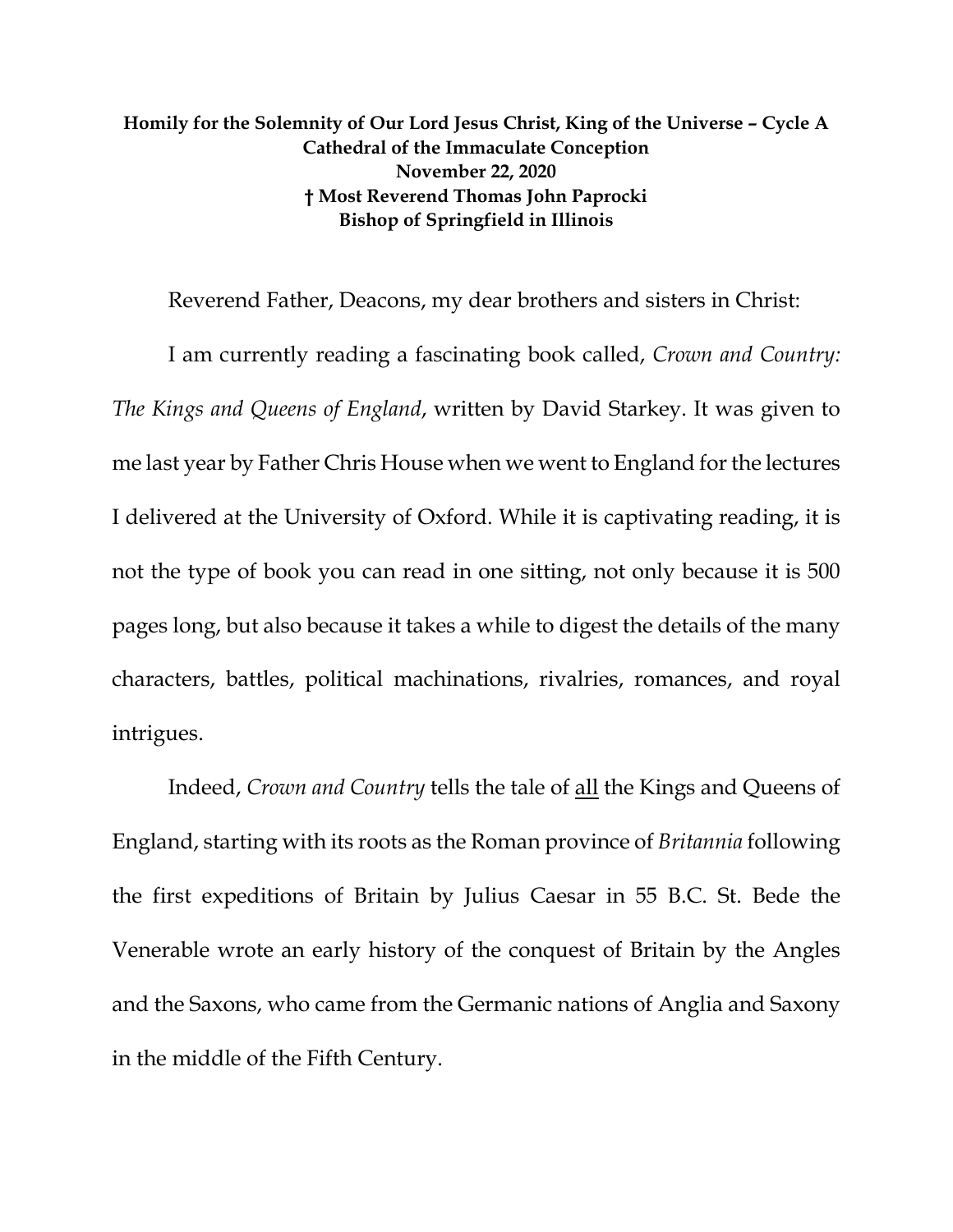From the early Christian kings, the history of the kings and queens of England recounts the monarchies of the Houses of Goodwin and Wessex; Normandy, Anjou and the Plantagenets; the Houses of York, Lancaster and Tudor; the Stuarts and the Hanoverians, including the present-day House of Windsor.

Intertwined with the history of the English monarchy is its relationship with the Church, moving from its close connection to the Catholic Church, to its break with Rome when Henry VIII declared himself Supreme Head of the Church of England, the persecution and martyrdom of Catholic martyrs such as Ss. Thomas More and Bishop John Fisher, its struggles with Protestant Puritanism, to the present day reality of the Church of England.

Covering a span of over two thousand years, *Crown and Country* can spend only a few pages on even the most significant kings and queens of England, but cumulatively, it tells a story of saints and sinners, virtues and vices, fidelity to the true faith, as well as apostasy, heresy and schism.

In a sense, though, because there is such a large cast of characters being described, what I found most striking is how kings and queens come and go, but the life of the country goes on. Indeed, in our own country, we see presidents, governors, senators, mayors and other leaders come and go.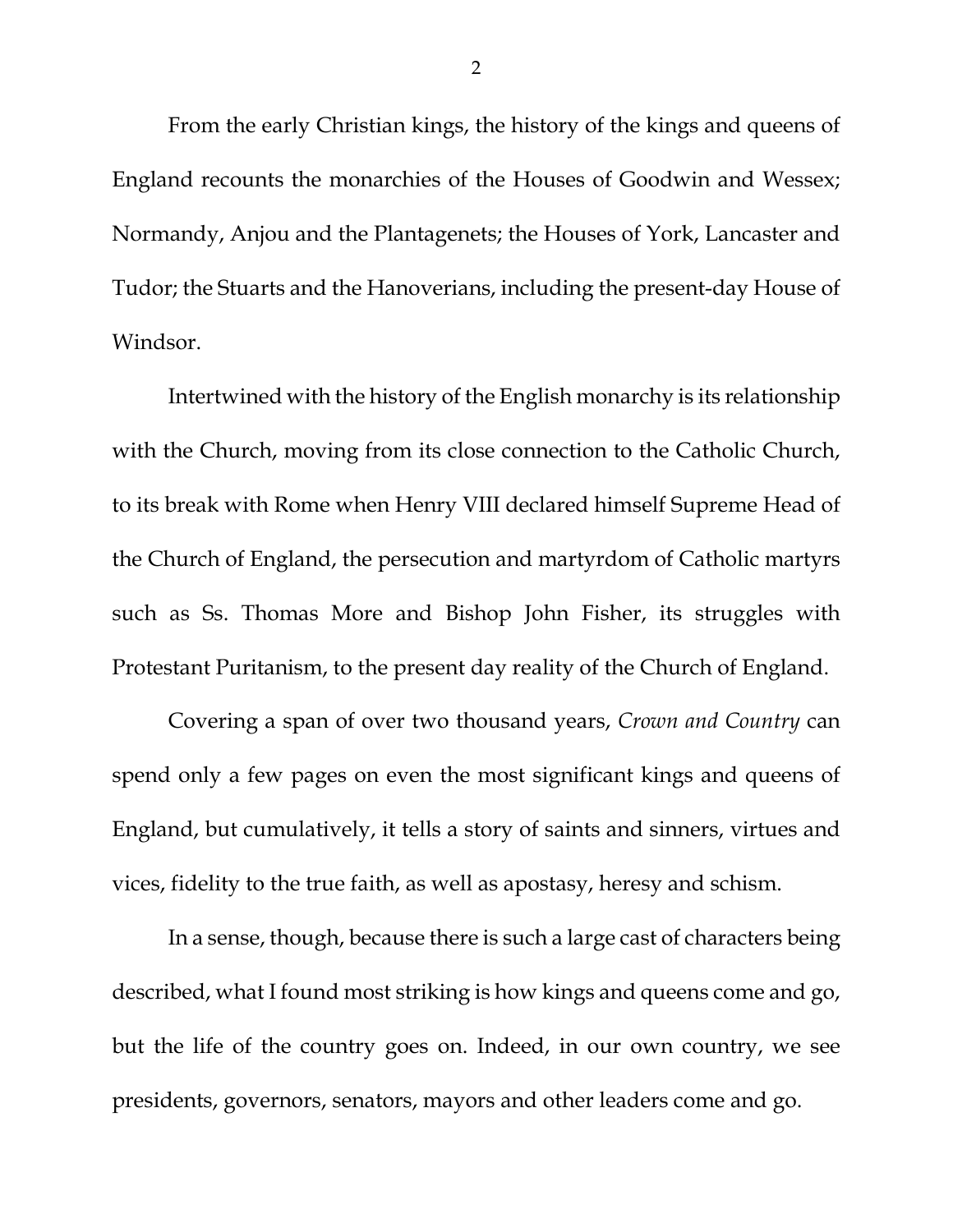Now, you may be thinking: yes, that's true; these earthly rulers come and go, but so do bishops, priests and religious. If that is what you are thinking, you have captured my point perfectly! We all come and go. Saint Paul wrote that there are only three things that last: faith, hope, and love, and "the greatest of these is love" (1 Cor. 13:13). Saint John wrote that "God is love" and that "God sent his only Son into the world so that we might have life through him" (1 John 4:8-9).

Today the Church ends the liturgical year with this Solemnity of Our Lord Jesus Christ, King of the Universe. The only King who will not pass away is Jesus Christ, and His Kingdom will last forever.

Three years ago, on the Solemnity of Christ the King, we concluded our Fourth Diocesan Synod. The fourth Declaration of our Fourth Diocesan Synod declared, "To be a disciple means to accept Jesus Christ as one's Lord and Savior. Disciples are those who 'make a conscious, firm decision, carried out in action, to be followers of Jesus Christ no matter the cost to themselves.'[1](#page-5-0) Catholic discipleship refers to a committed approach to living a Christian life within the Catholic Church."

Today's scripture readings tell us that Jesus is a very different kind of King. The prophet Ezekiel foretells that God will come as a shepherd who

3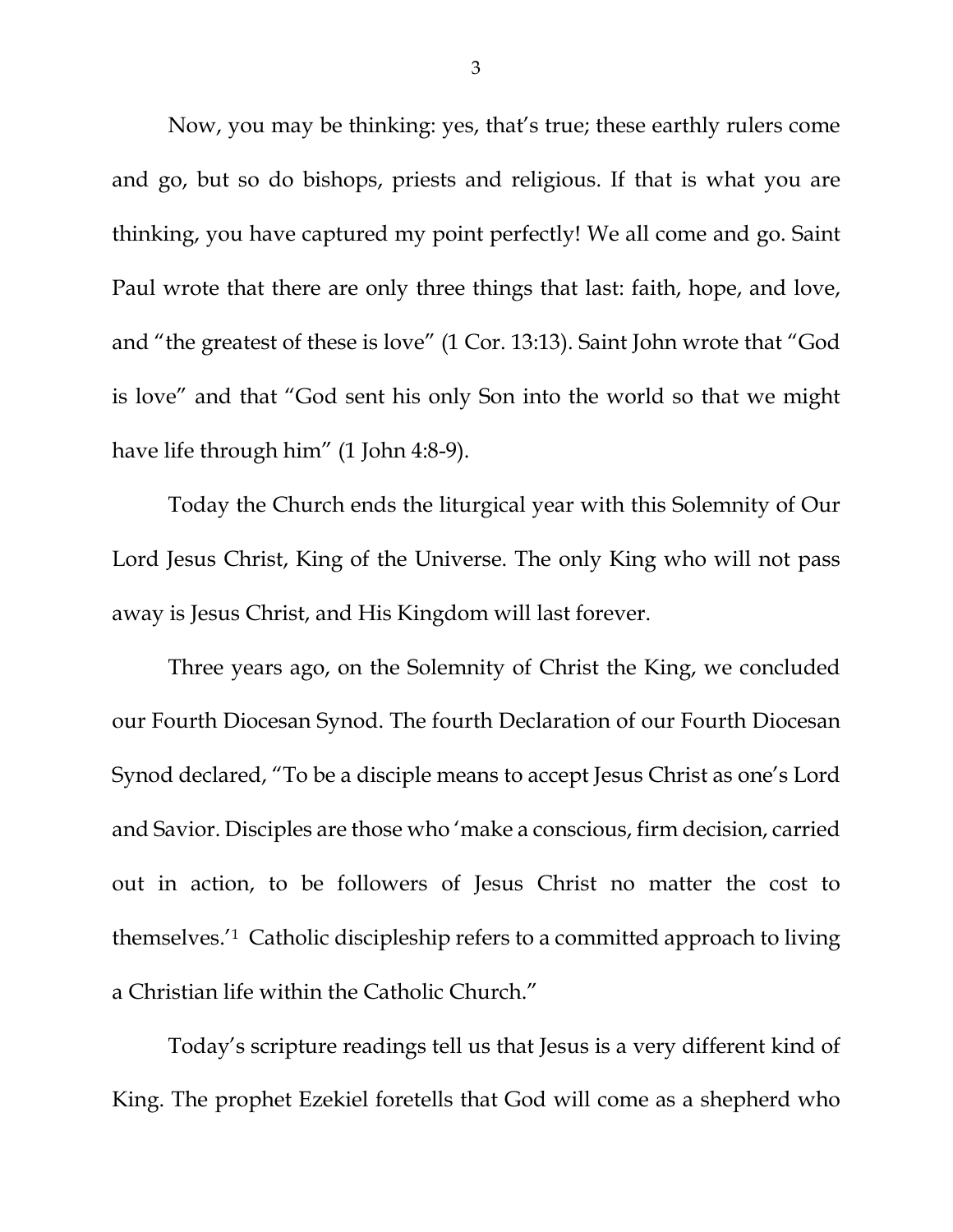"will judge between one sheep and another" (Ez 34:11-12, 15-17). Psalm 23 says, "The Lord is my shepherd; there is nothing I shall want." Saint Matthew tells us that this prophesy has been fulfilled in Jesus, who tells His disciples, "When the Son of Man comes in his glory, and all the angels with him, he will sit upon his glorious throne, and all the nations will be assembled before him. And he will separate them one from another, as a shepherd separates the sheep from the goats" (Mt 25:31-46).

How does Christ the King judge us worthy of His Kingdom? He uses the corporal works of mercy as criteria. In our world today, COVID-19 has magnified the need for these corporal works of mercy. Let's consider a few:

a) *Visiting the imprisoned*. Folks in nursing homes have been necessarily physically distanced from family and friends. Many people have found creative ways to stay connected. Some offer Zoom, Facetime, or other online video chats. Others have window visits and patio visits. Phone calls and cards are always helpful. We should reach out any way we can.

b) *Feed the hungry, shelter the homeless*. Statistics vary, but most show that bills pile up for 70% of us after one missed check. For many folks, jobs lost due to COVID-19 will never return. No income means no money to pay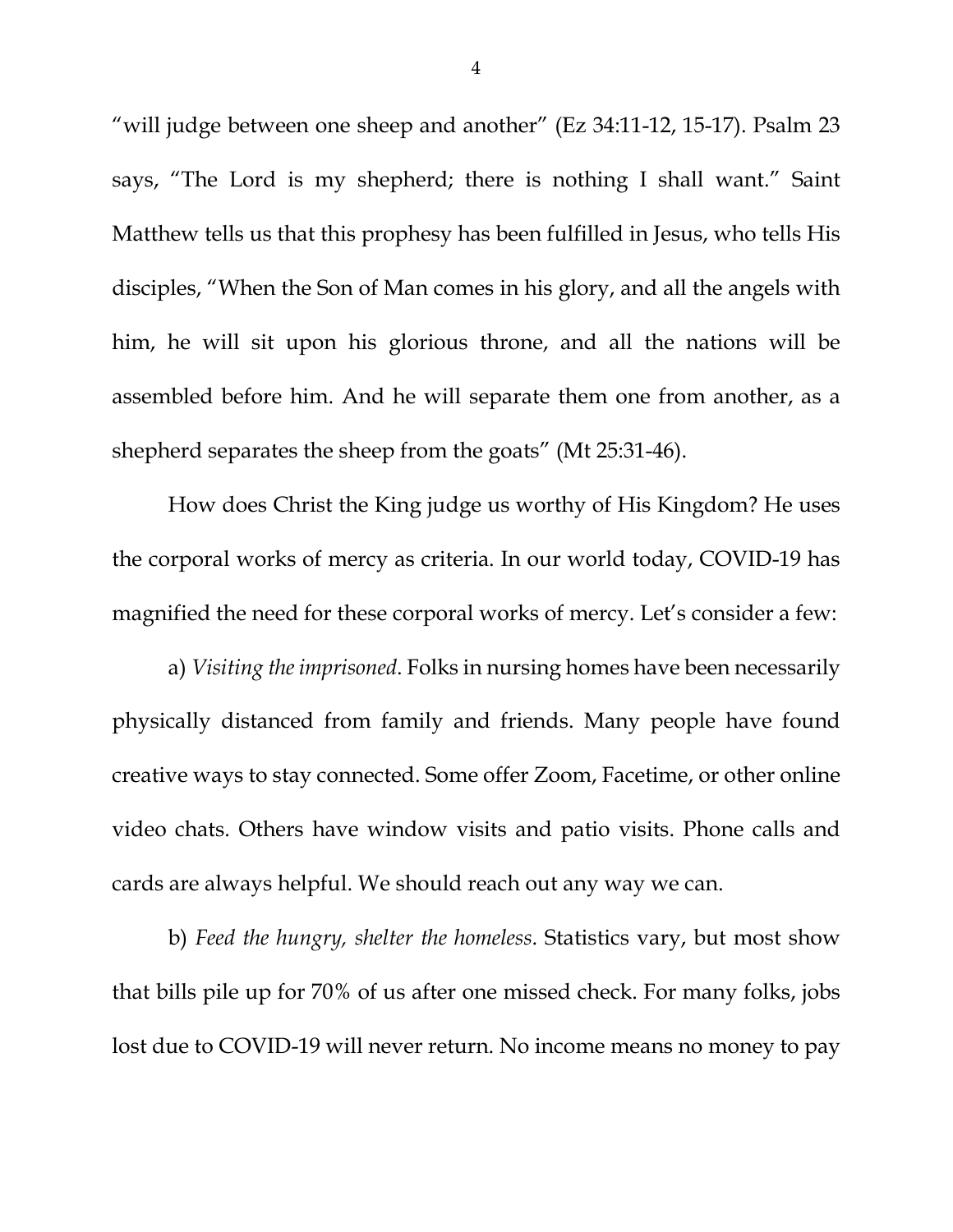rent and utilities. Moratoriums on evictions cannot last forever, raising the number of homeless.

c) The challenge is to follow the Gospel mandate: feed the hungry, shelter the homeless—and the other people identified in today's Gospel.

The reward for doing so, according to our King, is eternal life.

In the very last line of the Apostles' Creed, we profess our belief in "life everlasting." St. Thomas Aquinas wrote that is "fitting that the end of all our desires, namely eternal life, coincides with the words at the end of the creed, 'Life everlasting. Amen.' The first point about eternal life is that man is united with God. . . . Next it consists in perfect praise, according to the words of the prophet: Joy and happiness will be found in it, thanksgiving and words of praise. It also consists in the complete satisfaction of desire, for there the blessed will be given more than they wanted or hoped for. The reason is that in this life no one can fulfill his longing, nor can any creature satisfy man's desire. Only God satisfies, he infinitely exceeds all other pleasures. That is why man can rest in nothing but God. As Augustine says: *You have made us for yourself, Lord, and our heart can find no rest until it rests in you*."[2](#page-5-1)